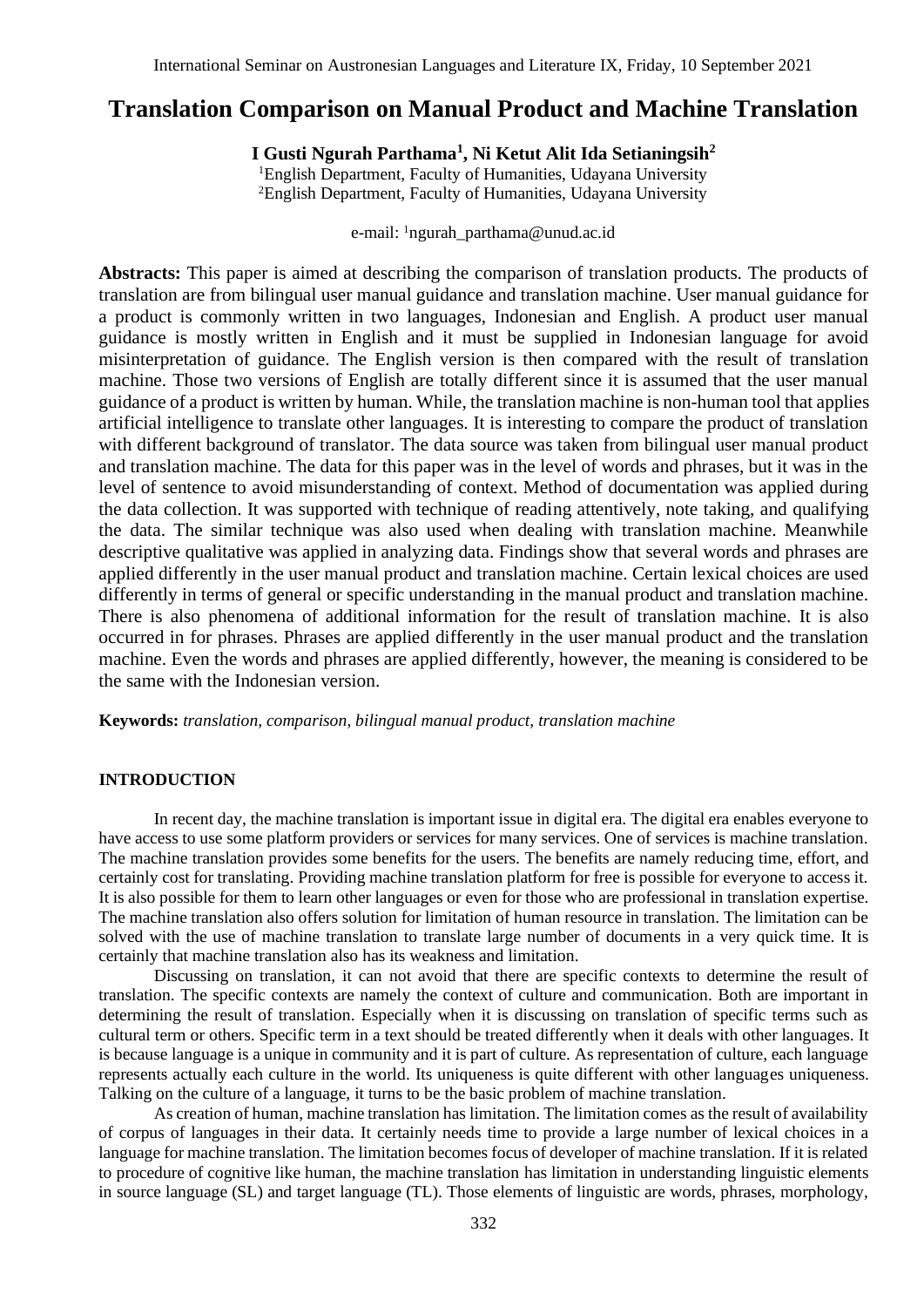syntax, pragmatic, and others. Moreover, another element such as stylistic or language style has become a consideration. More specific, consideration on culture and specific features of language is also the main focus of a translator.

Main consideration of machine translation is cognitive. Cognitive aspect is basic element that differentiate between machine translation and human. It also affects the result of translation between both. The understanding on words, phrases, semantic, syntaxis, pragmatic, or other elements in linguistic by human turns as more relevant and equivalent to the SL and TL. Meanwhile, machine translation depends on its ability of artificial intelligence and it also has a development. The development comes when machine translation previously is only able to translate in the level of words or phrases. It changes now since it applies the corpus of language to translate from SL into TL. I can be concluded that nowadays machine translation almost has an ability like human cognitive. It is especially when the machine deals with translation of words in general understanding perspective. Understanding the machine translation is as same as to understand the language itself. Generally, each language has special features and characteristics. Those special features and characteristics are the most challenging in development of machine translation. Moreover, it is the development of the limitation of machine comparing with human ability and cognitive system. Zakir and Nagoor (2017) has described some challenging aspects faced by the machine translation in its development. The aspects proposed by Zakir and Nagoor are the problems of machine translation when it deals with translation from English to Urdu language. Determining the complexity of both languages, they described detailed aspects on machine translation when it translates from a language to other languages. Those aspects are words, phrases, syntaxis, and semantic.

Zakir and Nagoor (2017) simply defined on limitation of machine translation of *Google* to differentiate a word. They used the word *book* in different context of Urdu language. It is for example *please book my ticket tomorrow* and *please buty that book form me*. The machine translation only recognized the use of *book* as a noun in both contexts. Within the context, it can be seen that the first sentence does not have relation to *book* as a noun. The cases are similar with the translation of Indonesian into English. It needs certain lexical choice to express specific idea. In Indonesian language, for example, the word *besar* can be translated into various lexical choices in English such as *big, huge, large, enormous*, and *great*. It is then certainly the context of sentence or communication that decides which lexical choices are the correct one.

The context of sentence or communication has important in deciding the use of words. For human, it can be easily determined which words are fitted for certain condition. However, machine translation seems to be failure in analyzing the context of sentence or communication. Human is able to analyze the logical message, while machine has problem in understanding it. Zakir and Nagoor (2017) mentioned two examples of sentence with *the pen is in the box* and *the box is in the pen*. They further explained that before those sentences, there must be kind of context in proceeding. The proceeding context can determine human to express its idea. Unfortunately, the machine translation does not able to do the similar thing. The relation between sentences or context is known as discourse analysis. The discourse analysis leads everyone to recognize the context and find the meaning of the messages. Zakir and Nagoor (2017) emphasized that machine translation needs to work hard to 'remember' the context of certain sentences. Even it seems to be impossible, but for the future generation of machine translation, it seems to be visible.

### **RESEARCH METHOD**

The data source of this paper was taken from bilingual manual home product. It was then the Indonesian version was translated with machine translation. The machine translation was *Google*. The data was in the level of complete sentence and it was presented with two results of translation. The method of collecting data was documentation. While the techniques applied in collecting data were translating, reading attentively, note taking, selecting, and finally classifying the data. The selected data was then presented in Indonesian language as SL and two results of translation, namely from manual product and machine translation, as TL. The method of analyzing data was descriptive qualitative. The selected data was analyzed descriptively with supported by studies related to translation and machine translation.

### **FINDINGS AND DISCUSSION**

In this section, there are three data of comparison presented as findings and discussion. Those three consist of two data of comparison of word and one data of comparison phrase. Each data is presented in Indonesian language as the source language (SL) and two target languages (TL) in English. Those two represent of data taken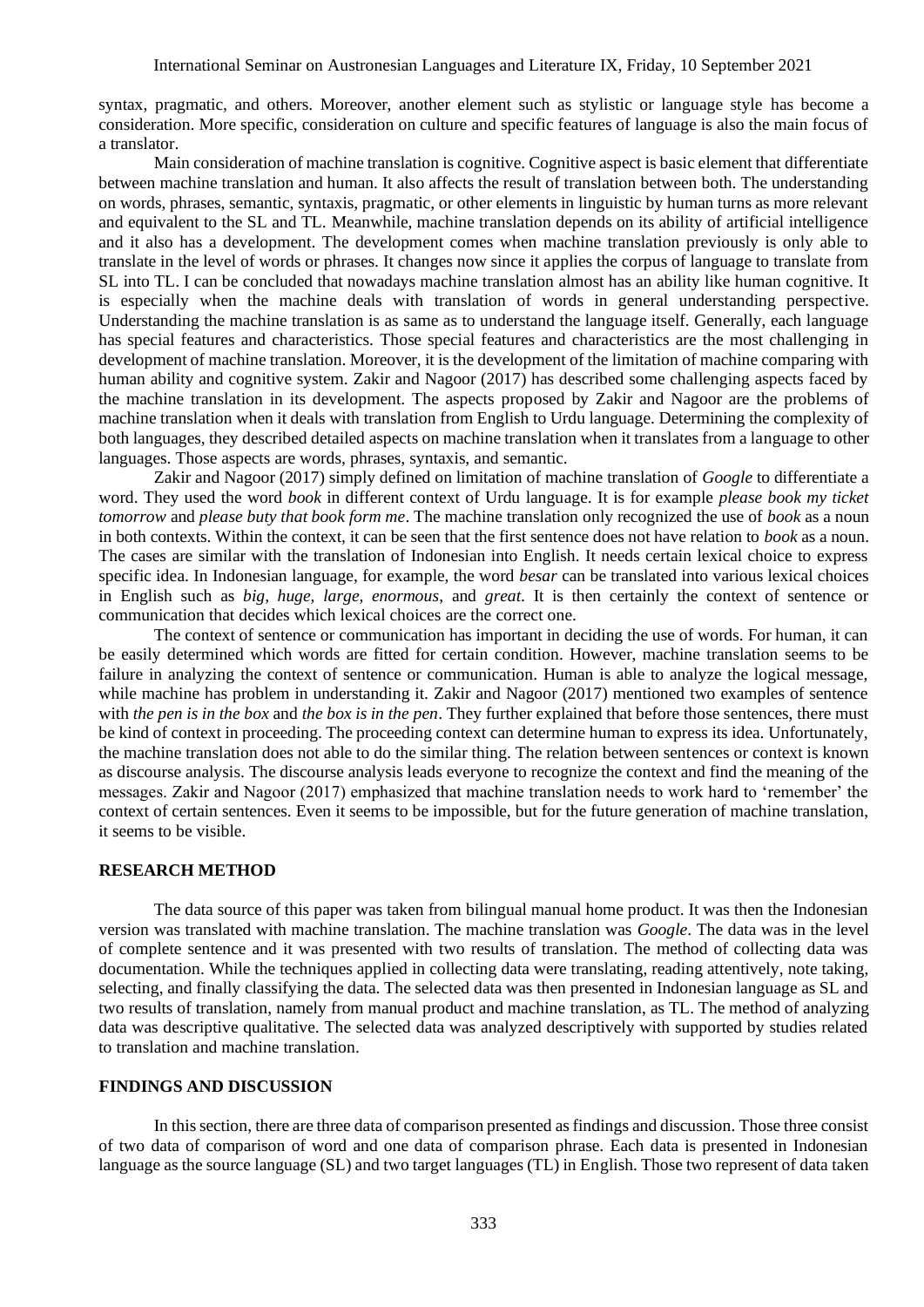International Seminar on Austronesian Languages and Literature IX, Friday, 10 September 2021

from book of manual product and machine translation. The data is presented in sequence and with bold type for the word or phrase that is taken as data.

Data 1 and data 2 are the comparison of word given by the manual product (MaP) and the machine translation (MeT). In general, those two data present the model of general and specific lexical choices. The general and specific meanings are taken from the Oxford dictionary. For example, data 1 has the SL word of *peralatan*. The word *peralatan* is translated differently in TL. In MaP, the word *appliance* is used and in MeT is the word of *equipment*.

| data 1    |                                                                                   |
|-----------|-----------------------------------------------------------------------------------|
| <b>SL</b> | : Peralatan ini tidak boleh disuplai dengan perangkat switch eksternal,           |
|           | seperti penghitung waktu, atau dihubungkan dengan sirkuit yang secara             |
|           | berkala dinyalakan/dimatikan oleh perangkat.                                      |
| TL (MaP)  | : The <b>appliance</b> must not be supplied through an external switching device, |
|           | such as timer, or connected to a circuit that is regularly switched on and off    |
|           | by utility.                                                                       |
| TL (MeT)  | : This equipment must not be supplied by an external switch device, such as       |
|           | a timer, or connected by a circuit that the device periodically turns on / off.   |

Both *appliance* and *equipment* refer actually to the same meaning and it is equivalent to *peralatan* in SL. However, the use of both words is different. The Oxford Advanced Learner's Dictionary mentions *appliance* as a machine that is designed to do particular thing in the home, such as preparing food, heating or cleaning (62). At the same time, the Oxford dictionary also describes the word of *equipment* as the things that are needed for a

particular purposes or activity (514).

Based on the explanation given, the *appliance* and *equipment* have specific and general understanding. The *appliance* refers to something specific since the manual product gives information for the use of hob in the kitchen. The use of *appliance* is considered as something specific because it is relevant to certain tool at home. Meanwhile, *equipment* has general understanding. Even the explanation given by Oxford dictionary shows that for particular purposes or activity, it is started by the *things*. While the *appliance* is directly started by the use of *machine*. This can be seen as the specific and general perspective. The manual product is able to explain the information in relation to the product (*machine*). At the same time, machine translation prefers to use more general word *equipment* with the explanation of things for special purposes or activity.

Different condition is presented in data 2. When in data 1 there is a tendency that machine translation applies the general meaning of lexical choice, then the opposite is occurred in data 2. Data 2 presents the word *berbahaya* in SL. The word is translated into *dangerous* by the manual product (MaP) and it is translated into *hazardous* in machine translation (MeT). The following is the words that are applied in complete sentence.

| data 2   |                                                                    |
|----------|--------------------------------------------------------------------|
| SL       | : Komponen pengemas (misalnya lapisan plastic, polistiren) dapat   |
|          | berbahaya bagi anak – anak                                         |
| TL (MaP) | : The packaging components (e.g. plastic film, polystyrene) can be |
|          | dangerous to children                                              |
| TL (MeT) | : Packaging components (e.g. plastic coating, polystyrene) can be  |
|          | hazardous to children                                              |

Generally, both *dangerous* and *hazardous* are equivalent for the word *berbahaya* in SL. However, semantically it has different meaning. The meaning components for both words are different. Oxford Advanced Learner's Dictionary describes *dangerous* as likely to injure or harm somebody, or to damage, or to destroy something (p. 385). Meanwhile, Oxford Dictionary mentions *hazardous* as involving risk or danger, especially to somebody's health or safety (p. 716). From the explanation, it can be concluded that manual product tends to use more general understanding. It only explains about injure, harm, damage, or destroy somebody or something. However, machine translation prefers to use specific choice of word. The *hazardous* indicates about risk or danger especially for health or safety. When the explanation includes health or safety, it can be said that the word has specific understanding.

If it is trying to compare with the SL in complete sentence, the meaning of *berbahaya* refers to something in general condition. There is no specific information given in the text referring to health or safety of somebody. It is only explaining the danger of packaging components.